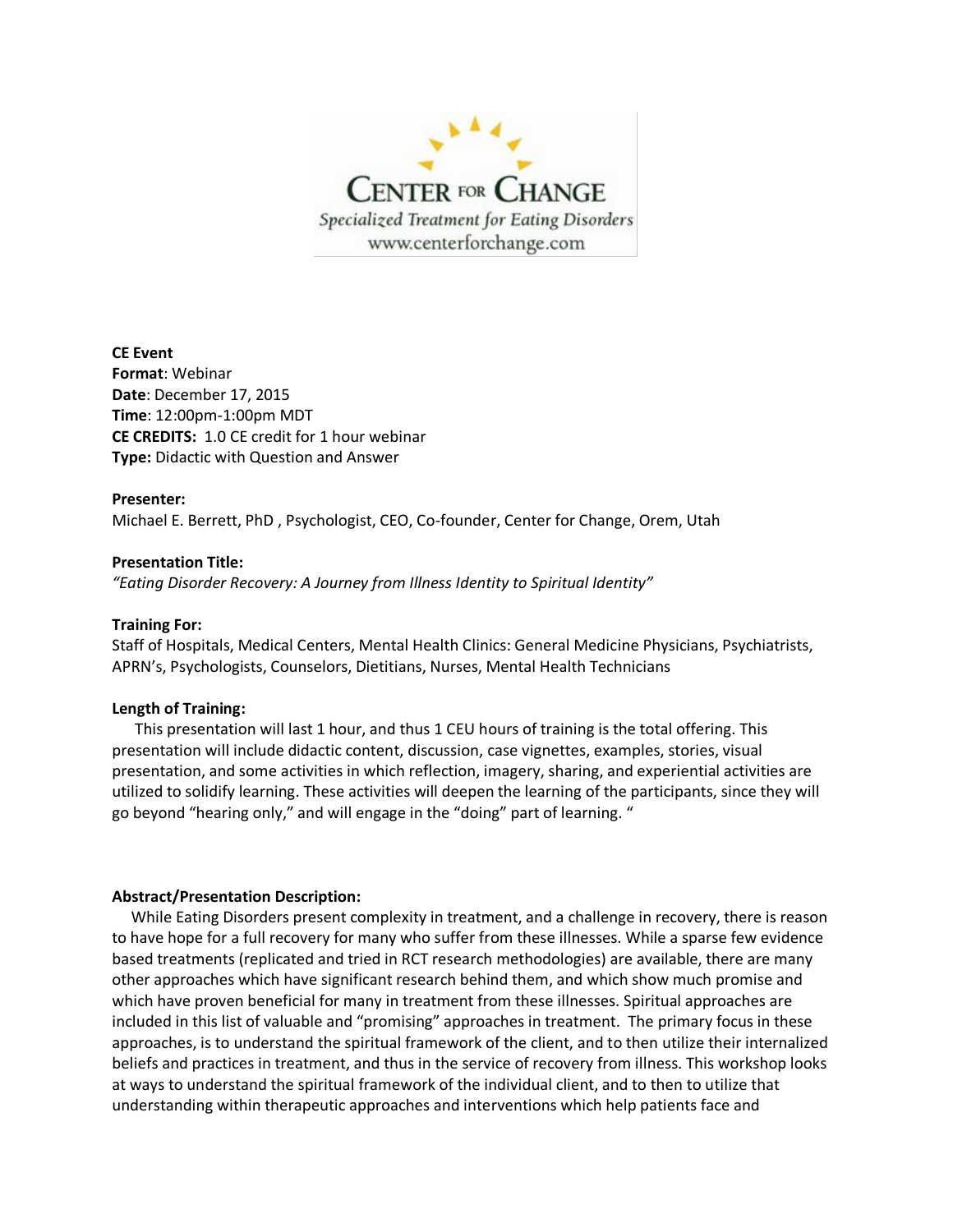accomplish the major tasks of recovery. Six spiritual pathways will be presented in the training, along with themes, principles, and practical interventions for the clinician across these six pathways of healing. The common thread of "Illness Identity" versus "Spiritual Identity" will be addressed, since recovery from these illnesses requires an abandoning of illness identity, and an embracing of a new identity: the spiritual self.

## **Learning Objectives:**

At the end of this workshop the participant will be able to:

- 1) Participants will learn how to conduct formal and informal assessments with clients which illuminate deeper issues and concerns, including their spiritual view- points, beliefs, and strengths which can come into play in the work of recovery
- 2) Participants will learn six spiritual pathways of recovery from eating disorders and related mental, emotional, and addictive illness
- 3) Participants will learn specific therapeutic interventions which draw on the spiritual beliefs and nature of the patient in their progress in recovery and healing from illness
- 4) Participants will learn competence in the use of imagery and reflection in the therapeutic work of clients suffering from eating disorders
- 5) Participants will learn about the value of experiential therapies and their role in "stacking the deck" for clients towards transcendent experience in treatment

## PRESENTATION OUTLINE:

- 1) Current knowledge and clinical experience on the process Identity Formulation
- 2) The notion of Illness Identity formulation in the eating disorder illnesses
- 3) The development of Spiritual Identity
- 4) History of spirituality in psychotherapy
- 5) Research on impact of spirituality in treatment of illness
- 6) Assessment of the clients spiritual framework, beliefs, and strengths
- 7) Six Spiritual Pathways to Recovery from Illness with specific interventions
	- a. Listening to and following the heart
	- b. Learning a language of spirituality
	- c. Principled living
	- d. Mindfulness and spiritual mindedness
	- e. Giving and receiving the good gifts of love
	- f. Holding up the therapeutic mirror which reflects spiritual identity
- 8) Summary and conclusions

# PEER REVIEW LITERATURE ON THE TOPIC

- 1) Book: The Spiritual Child, Lisa Miller, Columbia Teachers College, NY, harper and Rowe, 2015
- 2) Book: Spiritual Approaches in the Treatment of Women with Eating Disorders, P. Scott Richards, Randy K. Hardman, Michael E. Berrett, American Psychological Association, Washington DC, 2007
- 3) Richards, P.S., Hardman, R.K., & Berrett, M.E., (2001) Evaluating the efficacy of spiritual interventions in the treatment of eating disorder patients: an outcome study. Paper presented at the annual convention of the American Psychological Association, August 24, 2001, San Francisco, California
- 4) Richards, P.S., & Berrett, M.E., (2010) Treating clients of diverse religions and spiritual beliefs: What independent practitioners should know. Independent Practitioner: Bulletin of Psychologists in Private Practice (APA division 42), 30, 231-235